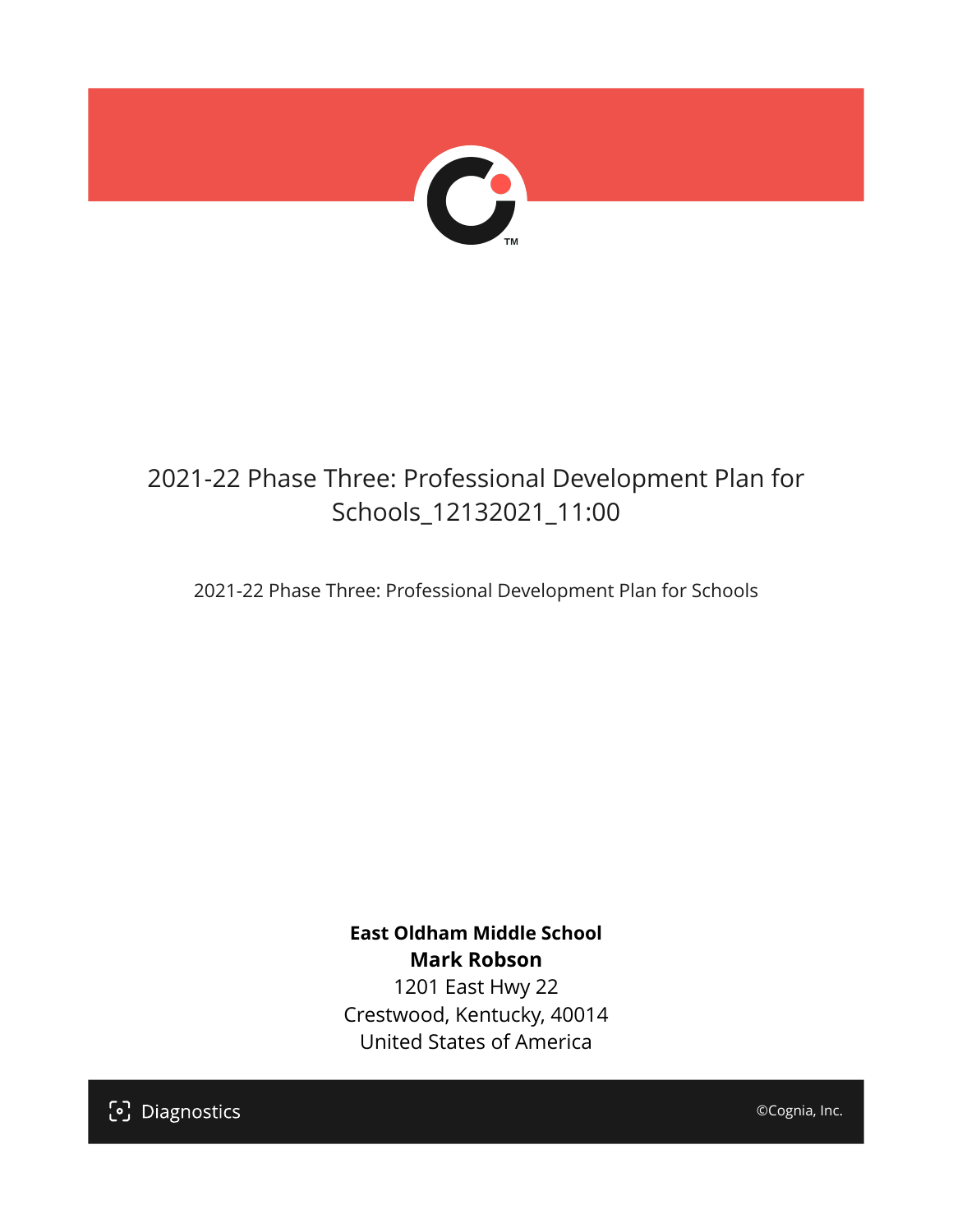2021-22 Phase Three: Professional Development Plan for Schools - 2021-22 Phase Three: Professional Development Plan for

Schools\_12132021\_11:00 - Generated on 12/17/2021

East Oldham Middle School

## **Table of Contents**

[3](#page-2-0) [2021-22 Phase Three: Professional Development Plan for Schools](#page-2-0)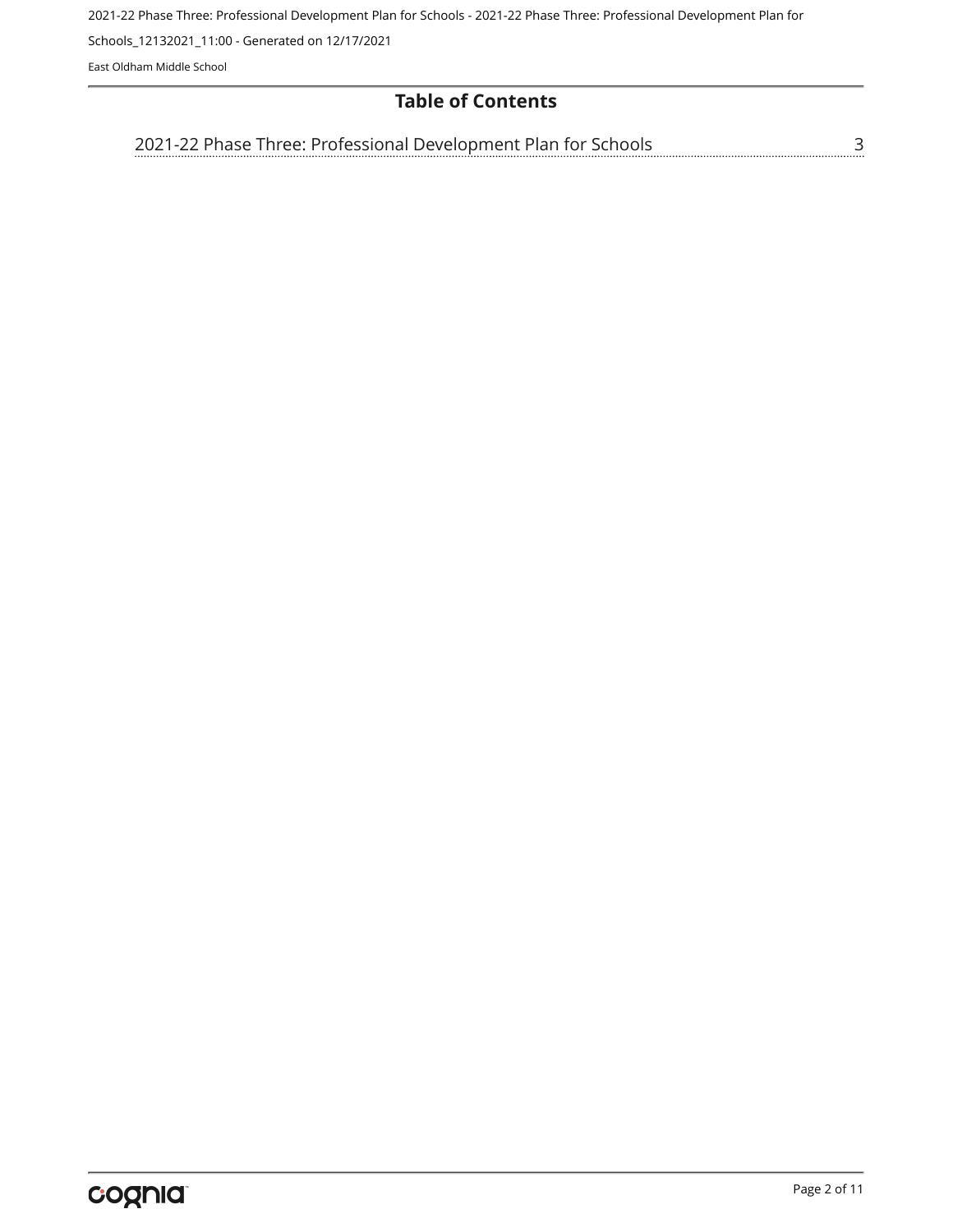## <span id="page-2-0"></span>**2021-22 Phase Three: Professional Development Plan for Schools**

The purpose of this diagnostic is to support the school in designing and implementing a professional development plan that aligns to the goals established in KRS 158.6451 and the local needs assessment. The basis of the professional development plan aligns to [704 KAR 3:035,](https://apps.legislature.ky.gov/Law/kar/704/003/035.pdf) which states the following:

Annual Professional Development Plan:

Section 2. Each local school and district shall develop a process to design a professional development plan that meets the goals established in KRS 158.6451 and in the local needs assessment. A school professional development plan shall be incorporated into the school improvement plan and shall be made public prior to the implementation of the plan. The local district professional development plan shall be incorporated into the district improvement plan and posted to the local district Web site prior to the implementation of the plan.

Section 3. Each school and local district professional development plan shall contain the following elements:

1. A clear statement of the school or district mission

2. Evidence of representation of all persons affected by the professional development plan

3. A needs assessment analysis

4. Professional development objectives that are focused on the school or district mission, derived from the needs assessment, and specify changes in educator practice needed to improve student achievement; and

5. A process for evaluating impact on student learning and improving professional learning, using evaluation results

Research demonstrates a positive link between high-quality professional learning (HQPL), teaching practices and student outcomes. Effective professional learning not only has the potential to improve both classroom instruction and student outcomes, but also it can be effective in recruiting and retaining teachers. When designing and/or selecting HQPL at the local level, it is important to ensure alignment to the characteristics of [High-Quality Professional](https://protect-us.mimecast.com/s/t_VKCmZ28lUj9ElyiG-gxw?domain=education.ky.gov)  [Learning](https://protect-us.mimecast.com/s/t_VKCmZ28lUj9ElyiG-gxw?domain=education.ky.gov).

1. What is the school's mission?

Inspiring a community of compassionate, contributing learners. The focus of our daily work is to ensure high levels of learning for every child.

2. The needs assessment provides the framework for **all** schools to clearly identify their most critical areas for improvement that will be addressed in the planning process through the development of goals, objectives, strategies and activities.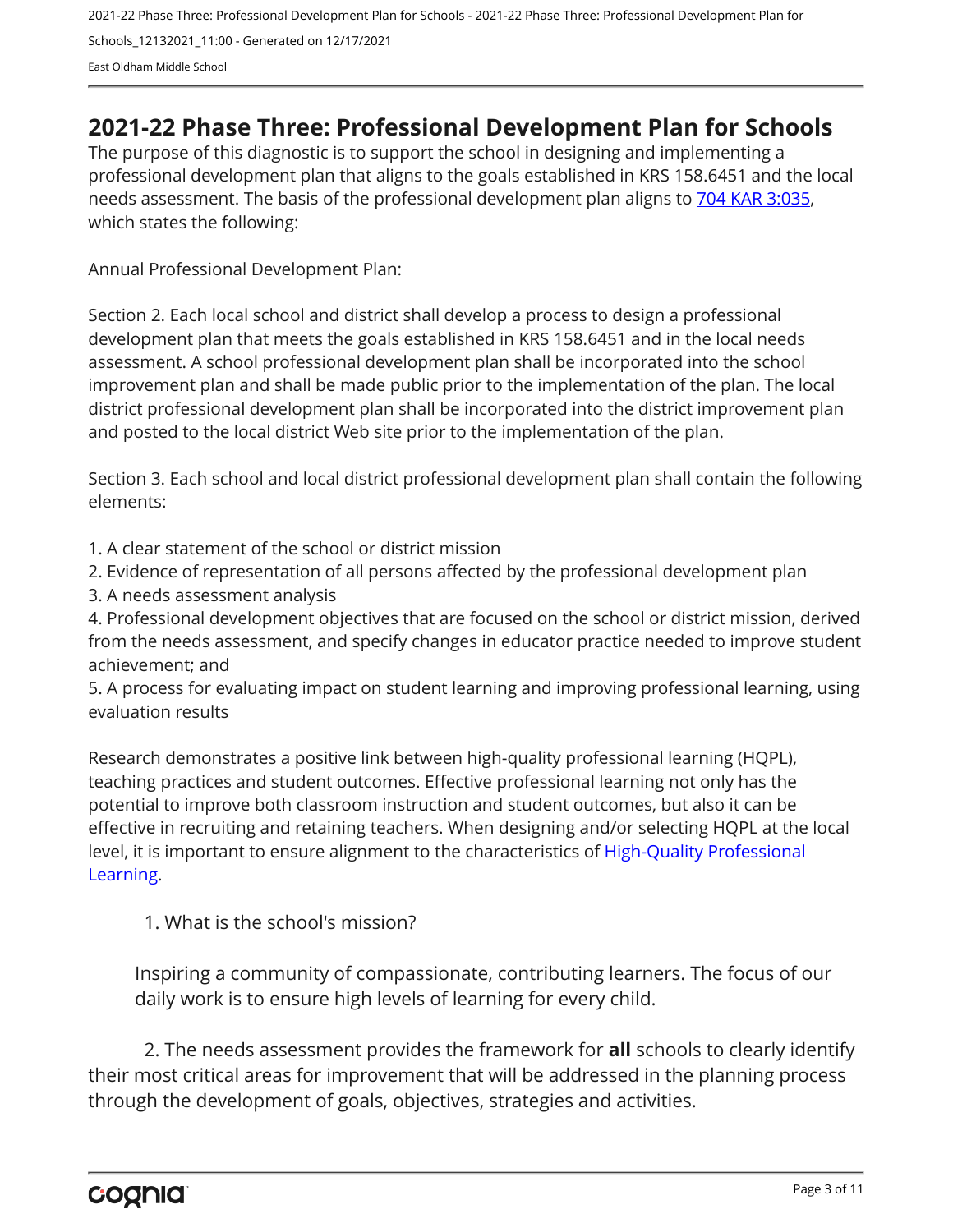2021-22 Phase Three: Professional Development Plan for Schools - 2021-22 Phase Three: Professional Development Plan for

Schools\_12132021\_11:00 - Generated on 12/17/2021

East Oldham Middle School

Based on the most critical areas for improvement identified in the completed needs assessment per [703 KAR 5:225](https://apps.legislature.ky.gov/law/kar/703/005/225.pdf) (3), what are the school's **top two priorities** for professional development that support continuous improvement?

Movement towards proficiency in math and reading are our prioritized needs that require continuous growth and support for teachers and for students. As teachers learn more, they do more and it pushes us forward each year. Knowing that our gap groups as well as our regular education-population require differentiated instruction to honor where they are and stretch them to their next level, our professional development will focus on our top two priorities - scaffolding and enriching students. With RECOVERY being a priority this year, it is more important than ever to know what every student knows, understands and is able to do so we can make instructional decisions based on student need. Developing teacher knowledge of the general concepts of differentiation - what it is and what it is not along with supplying and supporting specific strategies, allows us to activate and build on teacher background knowledge and expertise. The follow-up in the classroom then promotes teaching these evidence-based strategies to fidelity and respond appropriately to analysis of data collected on the skills/content being differentiated.

3. How do the identified **top two priorities** of professional development relate to school goals?

Our professional development priorities directly promote movement towards the achievement of our school goals. Our school goals are as follows: RECOVER reading proficiency to 74.6%, RECOVER math proficiency to 71.4%, RECOVER social studies proficiency to 73.4%, RECOVER writing proficiency to 42.6% and RECOVER science proficiency to 41%, and to increase the number of students with disabilities scoring proficient and distinguished in both reading and math. As you can see, each of these goals calls for a move towards proficiency. When we develop teachers' skills and knowledge of differentiation - both scaffolding and enriching - our students grow in each one of these areas. Developing an understanding of what scaffolding and enrichment are, and building a repertoire of evidence-based strategies allows teachers the opportunity to individualize education for every student. We honor where they are - their strengths and areas for growth - and we stretch them to the next level for them using those strategies for either scaffolding or enrichment, depending on the needs of that specific student. This allows us to reach students who are in each category - novice, apprentice, proficient, and distinguished - and grow them to their potential. For some, this will move them towards proficiency, and for others it will keep them there. Either way, students are growing and we are promoting achievement of our specific school goals. Our school improvement goals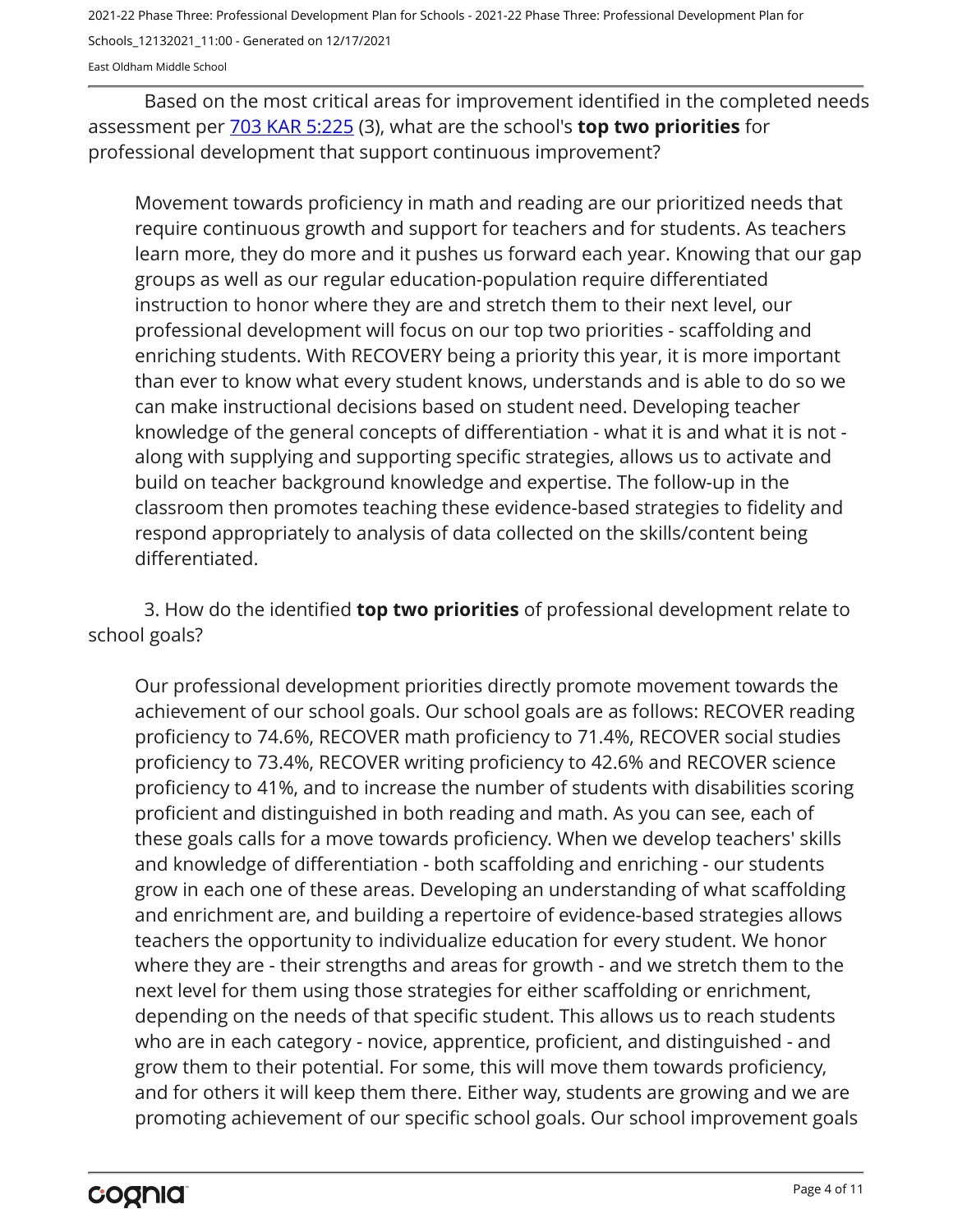East Oldham Middle School

will also help us set a RECOVERY target and allow us to measure our progress based upon students efforts.

4a. For the first priority need, what are the specific objectives for the professional development aligned to the school goal(s)? Consider the long and short term changes that need to occur in order to meet the goal.

Teachers will be able to align their assessments directly to the demands of the standards (skill, content, and disposition). Teachers will be able to use scaffolding strategies in their instruction to ensure student learning of the skills in the standards. Teachers will be able to utilize the thinking strategies as a method for breaking down reasoning tasks. This will support all students in their work towards recovery of any possible learning loss.

4b. What are the intended results? (student outcomes; educator beliefs, practices, etc.)

The intended results aligned with the above objects are as follows: The students will achieve at higher levels because they are being guided towards mastery on assessments that are aligned to the demands of the standards. Our teachers will develop their teaching philosophies to include the importance of scaffolding to student learning, as well as the inclusion of thinking strategies as the core of understanding. Teachers will incorporate scaffolding strategies consistently and flexibly based on student needs.

4c. What will be the indicators of success? Consider the completed actions or markers that need to occur that would indicate the goals and objectives have been achieved.

There are several indicators that would show success in this professional development goal. The ultimate indicator would be found in high-level student work, thinking, discourse, and interaction with community. As more students demonstrate mastery in their daily work and assessments, we will become closer to achieving the goals of recovery and proficiency. While that is the most important indicator, there are several other we will look for. In PLC meetings, we will monitor for discussion around students who did not show mastery and specific strategies they could employ for those specific situations. We would also hope to hear planning discussions around the thinking strategies that would be specifically called out in different lessons as teachers scaffold for their learners. We would look for assessments that are aligned to all parts of the, and meet the demands of the standards. While each of these indicators alone would be a small success, we are hoping for the big picture of success, where we would see each of these indicators playing out throughout our school.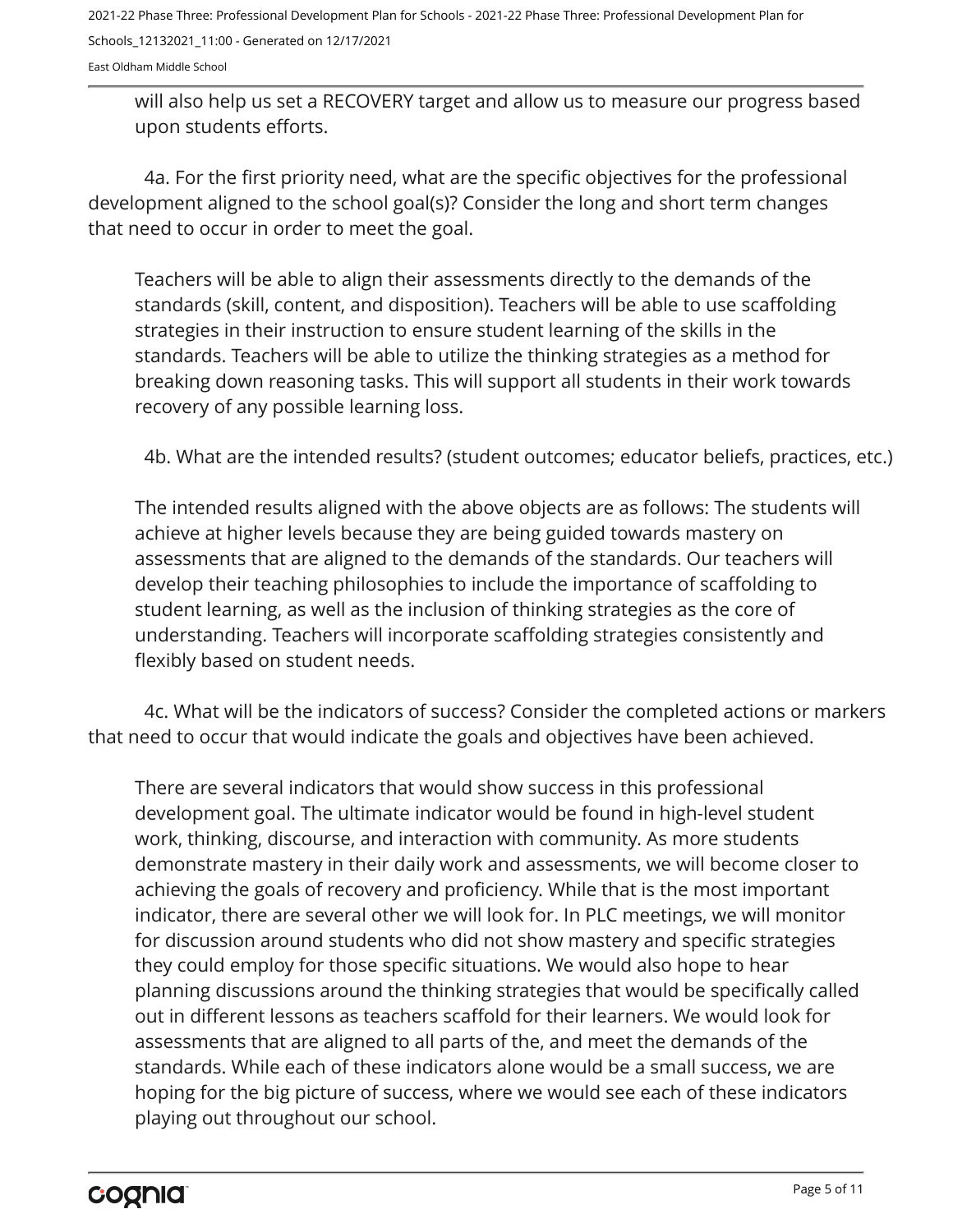East Oldham Middle School

4d. Who is the targeted audience for the professional development?

All teachers are targeted for professional development in scaffolding. All teachers, whether we teach a core content, a related art, or students with special needs, will benefit from general and specific support in scaffolding assignments for students so they may be able to make meaning and transfer their understanding to new situations. As teachers of secondary students, our foundational schooling provides us with more knowledge on our content rather than strategies for building student understanding. This impacts all students, but we see the impact most in students who require scaffolding. Understanding builds from concrete to representational, and then to abstract understanding. If one of those stages is skipped, we place a ceiling on the understanding of our students. Thus, all teachers must be targeted for this professional development. We have also noticed that many of our students who needed scaffolding before the pandemic, are the students who need the most recovery. All teachers will work with these students.

4e. Who is impacted by this component of professional development? (students, teachers, principals, district leaders, etc.)

Those impacted by this professional development would be students, teachers, and principals. Teachers and principals work with students daily. This knowledge of scaffolding will allow each of these groups to promote student growth and learning. If each of us understandings the steps students go through to build to understanding, we can all work through a common language and understanding of what students need with each task - whether assignment, activity, or assessment to be successful and make meaning.

4f. What resources are needed to support the professional development? (staff, funding, technology, materials, time, etc.)

As many small pieces make up the larger concept of scaffolding, many resources will be required to give a balcony view, and then a zoomed-in picture of this concept. We will definitely use the resources available through technology, we will provide materials as supports to teachers, and time will be necessary to plan, implement, and follow up on learning for teachers. We will also use resources created by experts in the field to support these evidence-based strategies for recovery and deep learning and to gain a deeper knowledge base around the concept of scaffolding.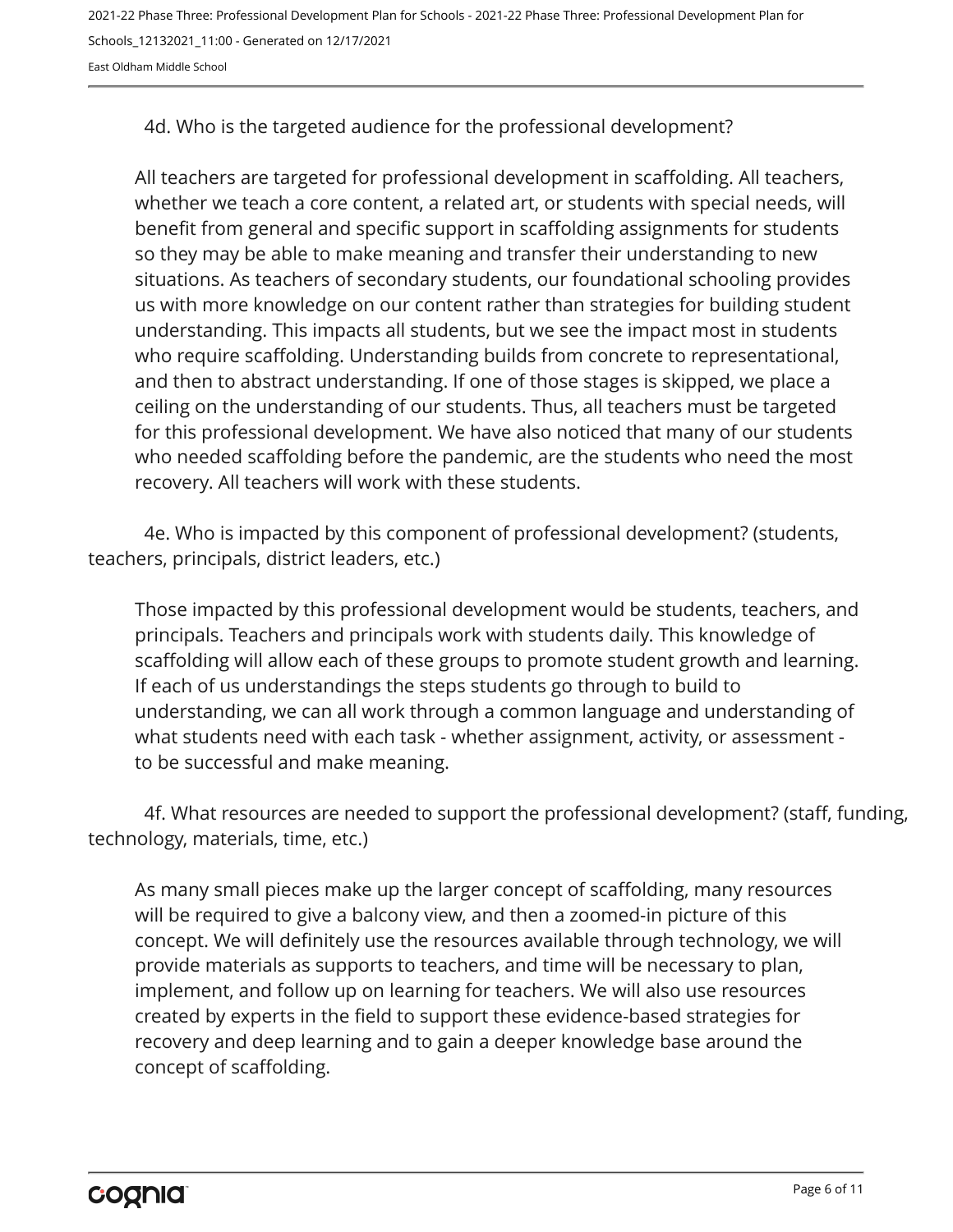East Oldham Middle School

4g. What ongoing supports will be provided for professional development implementation? (coaching, professional learning communities, follow up, etc.)

Knowing that the ongoing supports will be the deciding factor on whether or not this professional development has an impact, we will provide coaching in the classroom setting, follow up sessions during faculty meetings, and include talk of the learned strategies during professional learning community discussions, specifically around the third question that requires teachers to consider how to problem solve with students who did not demonstrate mastery of a standard.

4h. How will the professional development be monitored for evidence of implementation? Consider data (student work samples, grade-level assessments, classroom observations, etc.) that will be gathered, persons responsible and frequency of data analysis.

Monitoring for evidence of implementation of scaffolding will require that we analyze data around, discuss, and make plans for future recovery and classroom instruction from student work samples. This will give us insight into where students are and our next steps for each. We will also look at and discuss grade-level assessments with each collaborative team and use what we see and strategies that were used to influence and impact the whole school PLC. Collaborative team meetings and classroom observations will give us anecdotal evidence of implementation, and reflective coaching conversations will follow to continually stretch teacher agency. Our leadership team consists of our principal, two associate principals, two counselors, a library media specialist, a gifted and talented coach, a response to intervention coach, and an instructional coach. This team will monitor as they are in all weekly collaborative team meetings and complete all annual observations. Also monitoring will be our content leaders (teachers who are exemplars in their fields and who facilitate gatherings of our content-based teams). These groups meet once each month and can monitor work samples and assessments among teachers.

5a. For the second priority need, what are the specific objectives for the professional development aligned to the school goal(s)? Consider the long and short term changes that need to occur in order to meet the goal.

Teachers will be able to provide opportunities for students to learn standards at a deeper level, and provide choice in their learning. Students who are already at proficiency will make at least a year's worth of growth each year. Teachers will be able to utilize the thinking strategies as a method for enriching reasoning tasks.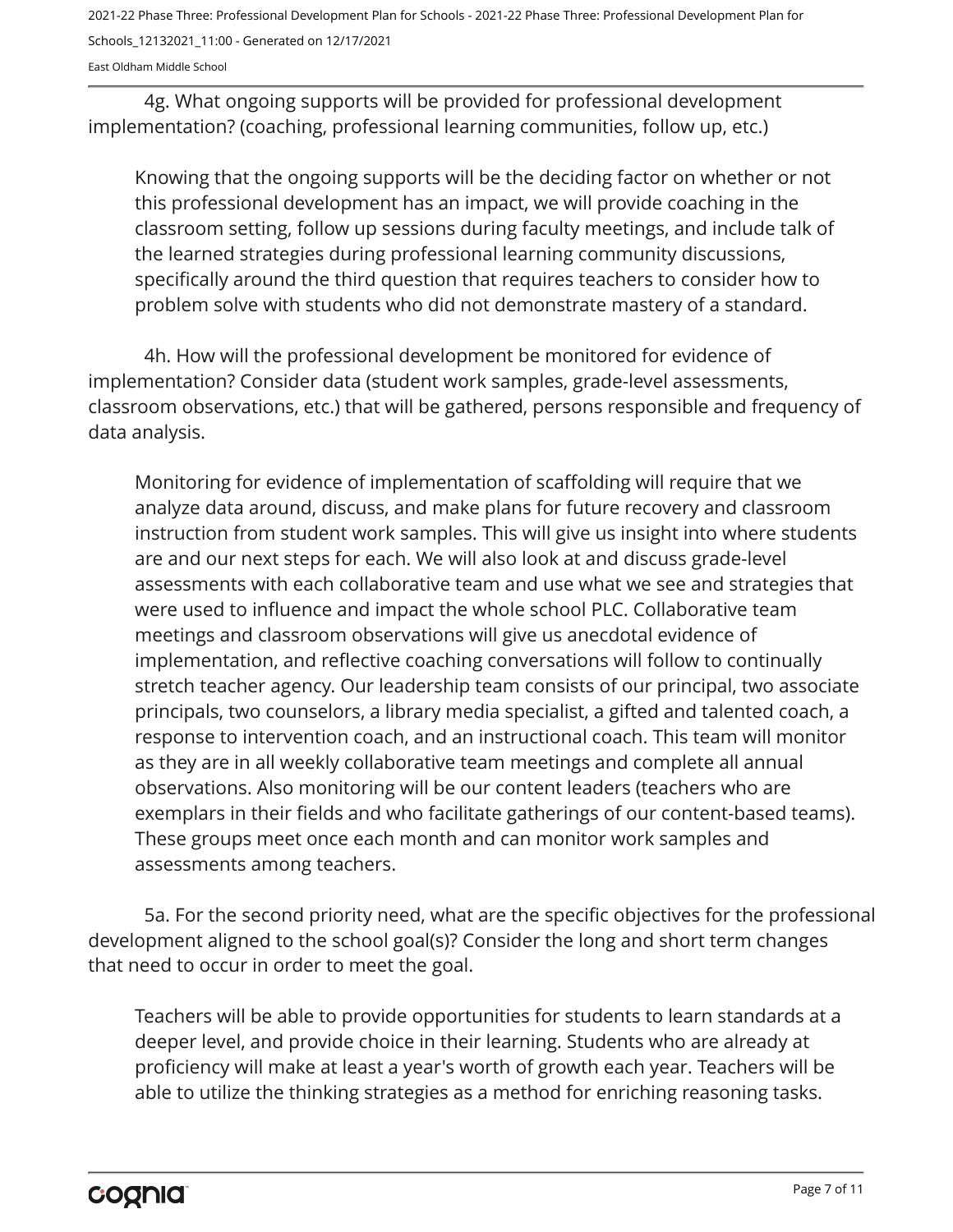East Oldham Middle School

5b. What are the intended results? (student outcomes; educator beliefs, practices, etc.)

Students will be challenged and dig deeper into their grade-level standards, either through skill, content, or disposition, and their work will show high levels of thinking and evidence of moving forward from failure. Teachers will build their banks of strategies to provide enriching opportunities for students who demonstrate a need. Our teachers will develop their teaching philosophies to include the importance of scaffolding to student learning, as well as the inclusion of thinking strategies as the core of understanding.

5c. What will be the indicators of success? Consider the completed actions or markers that need to occur that would indicate the goals and objectives have been achieved.

While many indicators will show our success with this goal, the most important one is seeing the results in students work. We will look for evidence of standards being stretched to deeper learning goals, and students responding to those with passion. We hope to see students who are seasoned learners, struggle and fail for the first time so they can learn how to move forward from that struggle. We will also look for teachers to discuss the need for enrichment of students in collaborative team meetings based on analysis of data, student work samples, and observations. We will also look for student engagement to rise because their tasks are at their level of understanding and require their full attention and thought.

5d. Who is the targeted audience for the professional development?

All teachers would be targeted for professional development on enrichment. While many teachers of special populations feel that they are only responsible for scaffolding, there are instances where different content hits different students in exciting ways. Many times there is a misconception that struggling readers/ mathematicians are struggling thinkers. This is not the case. Enrichment will be necessary for every student at some point when we are looking closely at their specific needs. Therefore, no matter what we teach, we all need to have strategies for enrichment, and be flexible enough in our use of thinking strategies to use them for scaffolding and/or enrichment.

5e. Who is impacted by this component of professional development? (students, teachers, principals, district leaders, etc.)

Many stakeholders will be impacted by this component of professional development. All students will be impacted as they will have ample opportunities for growth, based on their work and demonstration of mastery. All teachers will be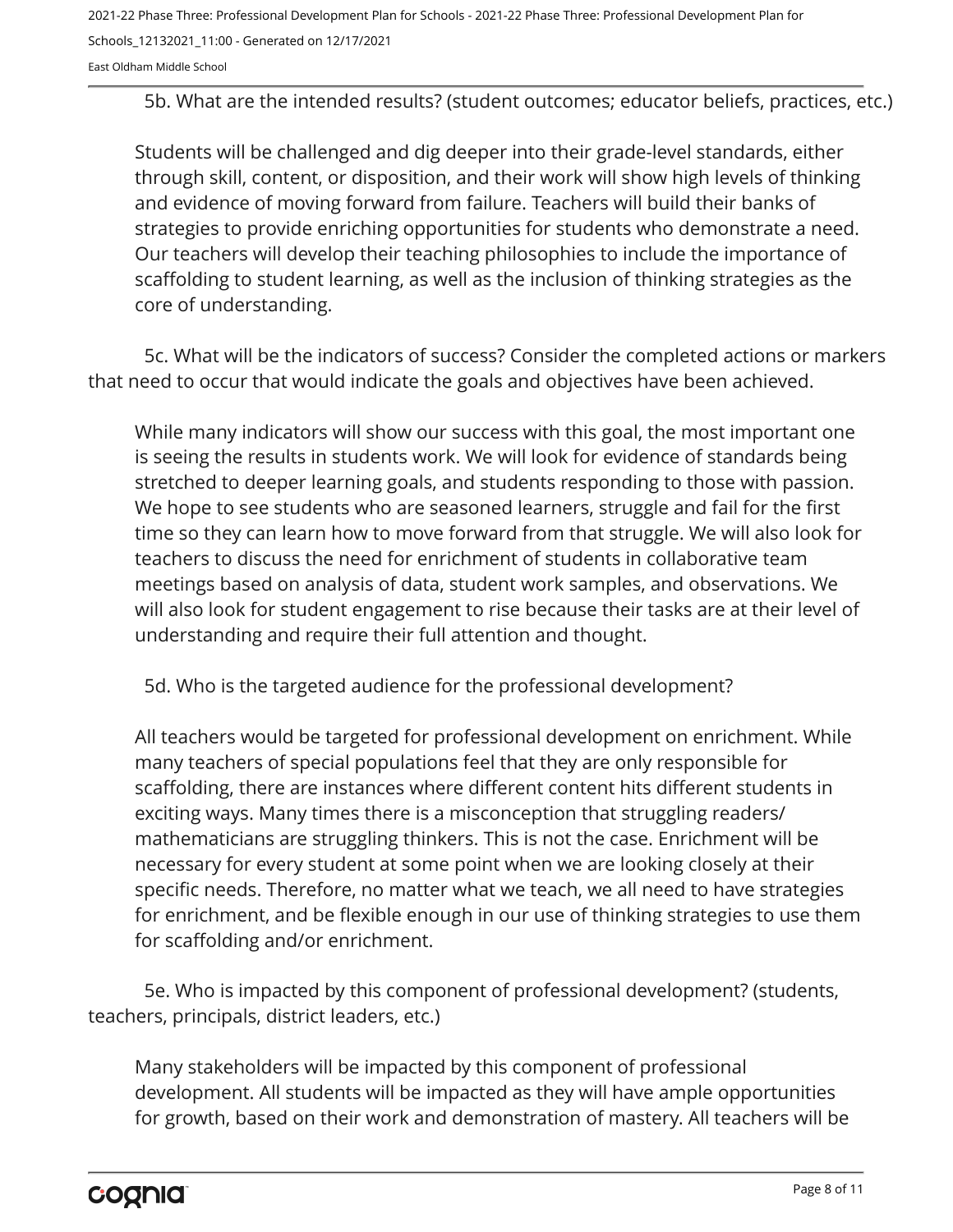impacted as they will build their bank of strategies and be able to use strategies for enrichment effectively and flexibly. Teachers will also have more confidence about how to modify a task to provide enriching opportunities to push thinking and challenge ideas, which keeps students more engaged. Principals will also be impacted as they work with students on a daily basis and will also provide opportunities for enrichment through teaching students how to fail forward and how to manage challenges. Our school will be impacted as a whole, which will be evident through student, teacher, and principal learning.

5f. What resources are needed to support the professional development? (staff, funding, technology, materials, time, etc.)

As many small pieces make up the larger concept of enrichment, many resources will be required to give a balcony view, and then a zoomed-in picture of this concept. We will definitely use the resources available through technology, we will provide materials as supports to teachers, and time will be necessary to plan, implement, and follow up on learning for teachers. We will also use resources created by experts in the field to support these evidence-based strategies and to gain a deeper knowledge base around the concept of enrichment.

5g. What ongoing supports will be provided for professional development implementation? (coaching, professional learning communities, follow up, etc.)

Knowing that the ongoing supports will be the deciding factor on whether or not this professional development has an impact, we will provide coaching in the classroom setting, follow up sessions during faculty meetings, and include talk of the learned strategies during professional learning community discussions, specifically around the fourth question that requires teachers to consider how to problem solve with students who have already demonstrated mastery of a standard.

5h. How will the professional development be monitored for evidence of implementation? Consider data (student work samples, grade-level assessments, classroom observations, etc.) that will be gathered, persons responsible and frequency of data analysis.

Monitoring for evidence of implementation of enrichment will require that we analyze data around, discuss, and make plans from student work samples. This will give us insight into where students are and our next steps for each. We will also look at and discuss grade-level assessments with each collaborative team and use what we see and strategies that were used to influence and impact the whole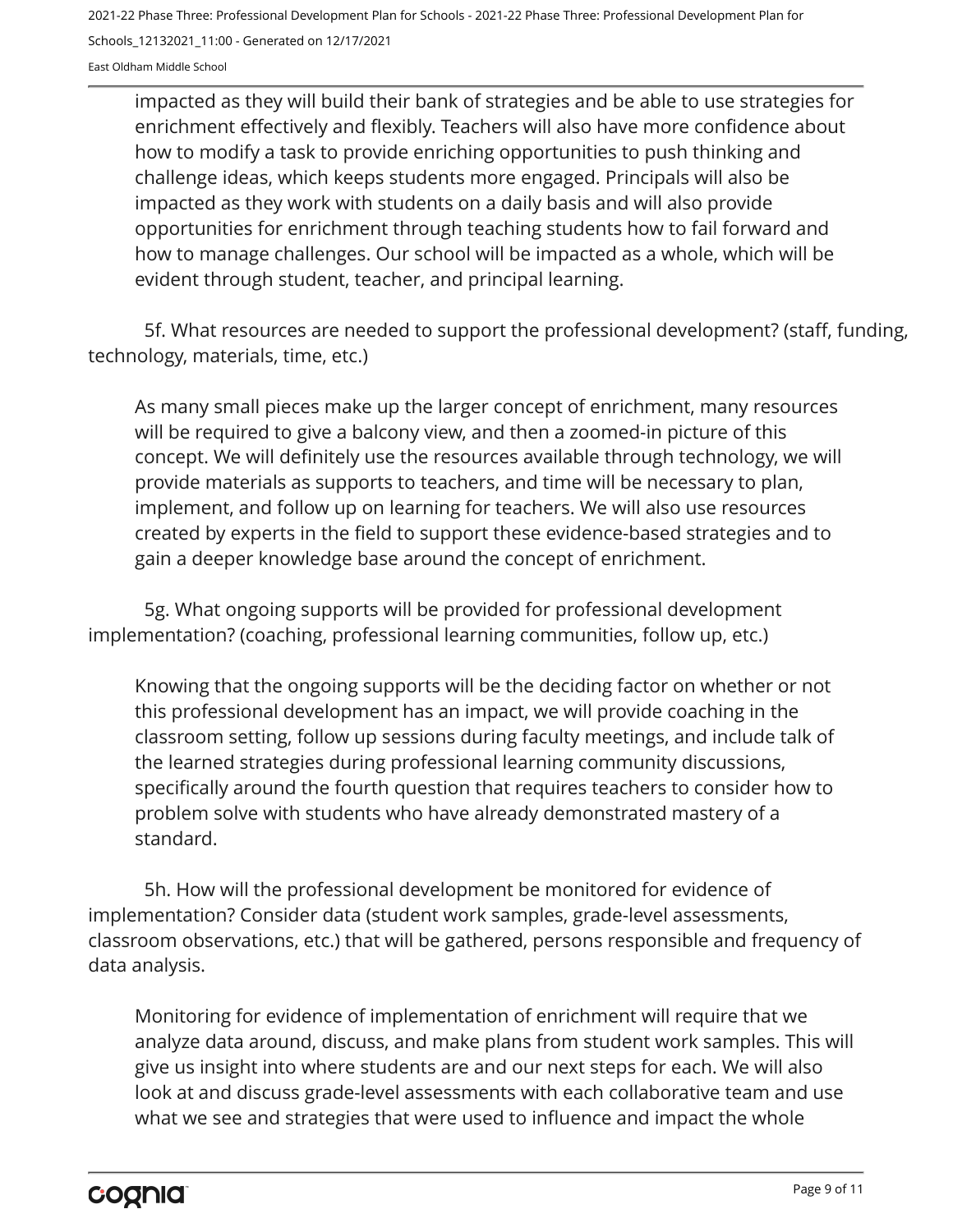East Oldham Middle School

school PLC. Collaborative team meetings and classroom observations will give us anecdotal evidence of implementation, and reflective coaching conversations will follow to continually stretch teacher agency. Our leadership team consists of our principal, two associate principals, two counselors, a library media specialist, a gifted and talented coach, a response to intervention coach, and an instructional coach. This team will monitor as they are in all weekly collaborative team meetings and complete all annual observations. Also monitoring will be our content leaders (teachers who are exemplars in their fields and who facilitate gatherings of our content-based teams). These groups meet once each month and can monitor work samples and assessments among teachers.

6. Optional Extension: If your school has identified additional professional development priorities that you would like to include, you may upload an attachment with the answers to question 3 and a-h as seen in questions 4 and 5. If you do not wish to include an optional extension, please list N/A in the space provided below.

N/A